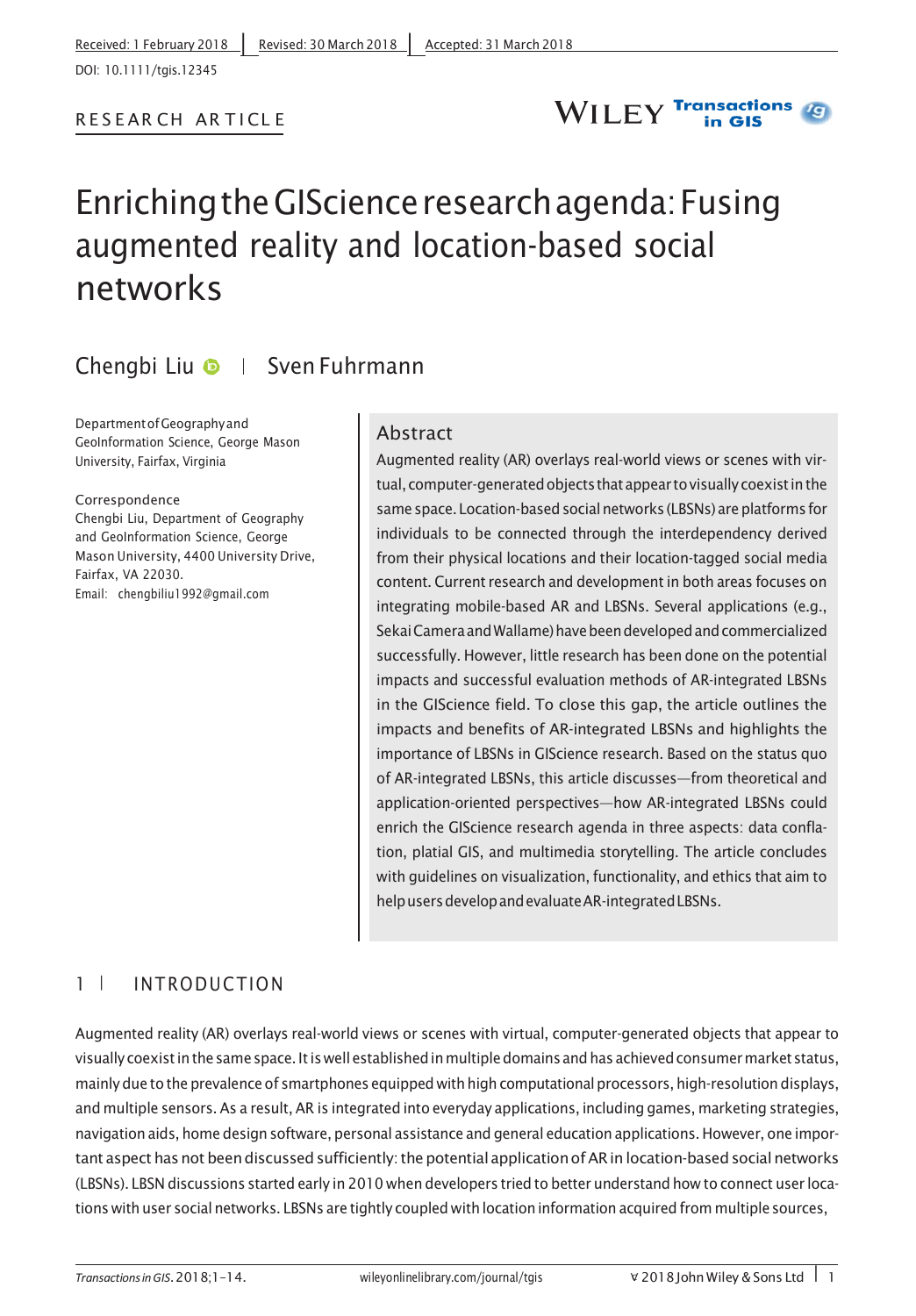## $2$  WII FY Transactions

including GPS sensors embedded in smartphones, place information expressed by users' posted messages or pictures, estimated distance to cell towers, and so on. Such location information adds a layer of spatial reality to people's online social networks. As a result, LBSNs enable us to be more informed of people's behavior in society, and even predict spatiotemporal patterns of social events.

Inspiredby theincreasingimportanceofARandLBSNs,theideaofcombiningthemisnotentirelynew.Under the term "Augmented Reality 2.0" (Schmalstieg, Langlotz, & Billinghurst, 2011), there have been theoretical and technical approaches to integrating mobile-based AR and LBSNs. Several commercial applications (e.g., Sekai Camera and Wallame) have been developed successfully for the mass market. However, there have been few discussions on the potential impacts as well as evaluation methods of AR-integrated LBSNs in the GIScience community. To bridge this gap, this article discusses the impacts of AR-integrated LBSNs with a particular focus on how AR may benefit LBSN researchersintheGISciencefield.

#### 2 | LBSNS IN GISCIENCE RESEARCH

In recent years, LBSNs as an important data source have gained much attention from the GIScience community, due to their wide coverage of population and convenience of data acquisition. LBSN research goes beyond connecting a location to an existing social network. It not only considers sharing location-embedded information, but also assesses how individuals might be connected through the interdependency derived from their physical locations and their location-tagged media content (i.e., videos, photos, or texts). While two social media users might not be directly connected through social media links, their locations and common interests, behaviors, and other activities might indicate similar patterns. Smartphones provide several location-tracking options (GPS, cell tower positioning, WiFi localization, etc.) that enable mobile social media platforms. From Facebook, to Google, to Foursquare, recording physical locations has become crucial in social media usage. Thus, LBSNs provide large geoinformation databases that scientists can use to analyze various mobility issues, societal perceptions or opinions, and online behavioral patterns.

Aside from being valuable data sources, LBSNs also serve as testing fields for new conceptual models and frameworks regarding the interaction between humans and space. For example, Farman (2013) analyzed LBSN platforms as "interfaces of remembering," or means to create and disseminate embodied individual and community histories of place. He contends that, as people can access digital space anywhere using mobile devices, they then locate themselves in digital space and material space simultaneously, with each shaping perceptions of the other. Schwartz and Halegoua(2015)introducetheconceptofthe"spatialself,"encapsulatingtheprocessofonlineself-presentationbased on the display of offline physical activities. They argue that instead of simply occupying and utilizing physical space, people actually build their online identity by associating themselves with the narratives of a place, particularly with LBSNs.

Significant LBSN contributions in the GIScience field are summarized by Roick and Heuser (2013). In their assessment, LBSNs have played an important research role in:

- 1. analyzing and predicting social ties (Crandall et al., 2010);
- 2. assessing human behavior in space and time (Cheng, Caverlee, Lee, & Sui, 2011);
- 3. locating generated content (Gelernter & Mushegian, 2011);
- 4. locatingusers(Davis,Pappa,deOliveira,&deLArcanjo,2011);
- 5. disasterresponse(Li&Rao,2010);and
- 6. monitoring diseases and health (Collier, Son, & Nguyen, 2011).

Inaddition,otherGIScience-basedresearchersstatethatLBSNshavebeenusedindataqualityassessments(Hochmair & Zielstra, 2012) and privacy protection (Vicente, Freni, Bettini, & Jensen, 2011). Both of these topics are major concerns,notonlyinLBSNs.InspiteofalltheusefulapplicationsofLBSNs,RoickandHeuser(2013)notethatthereisa lackofdiscussionon multiple critical LBSN issues, suchas the representativeness andavailabilityof LBSN dataaswell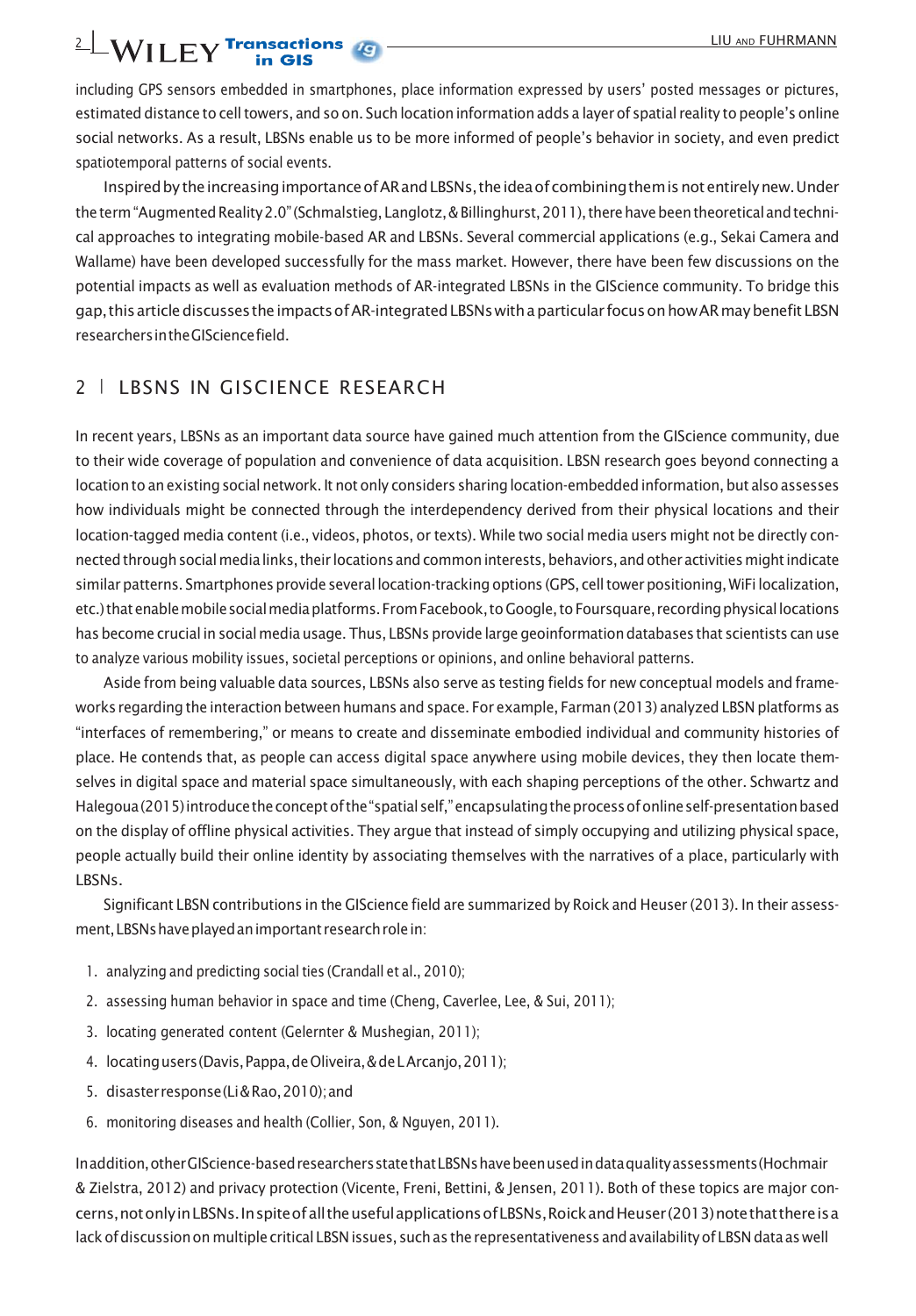as debates on data ownership. For GIScience, we have observed LBSNs as being valuable resources from which novel research questions are raised and massive amounts of data are collected.

#### 3 | THE FUSION OF AR AND LBSNS

#### 3.1 | AR 2.0

AR is a technology that is utilized in several fields (i.e., gaming, education, and professional assistance) in multiple forms. AR-integrated LBSNs are best described by the term "Augmented Reality 2.0" (Schmalstieg et al., 2011), which envisions platforms that support the spontaneous authoring, storing, and sharing of AR content in place for a wide range ofusers.Similar toWeb2.0,theconceptofAR2.0opensthedoor tocrowdsourcedARinformationby shiftingthe authority over AR content creation and dissemination from enterprises and governments to the general public.

As argued by Schmalstieg et al. (2011), the implementation of AR 2.0 is facilitated by several key components, including:

- 1. smartphones as a low-cost platform that combine AR display, tracking, and processing;
- 2. mobilitytorealizeARinaworldmodel;
- 3. backend infrastructure for the distribution of AR content and applications;
- 4. easy-to-useauthoringtoolsforcreatingARcontent;and
- 5. large-scaleARtracingsolutionswhichworkinrealtime(Schmalstiegetal.,2011).

These components need to be integrated into architectures which design the ways to construct AR applications on mobile devices. One representative architecture is the "Gateway" architecture (Butchart, 2011a) that describes the design framework of popular mobile AR browsers (Figure 1).

In the "Gateway" architecture, the "Platform" is a vendor-provided web server which mediates requests from the AR browser to the world model that is a digital representation of the environment, including points of interest (e.g., tourist attractions), 3D objects, and metadata (Butchart, 2011a). This design is named "Gateway" architecture since the "Platform" functions as a gatekeeper to virtual models published on the World Wide Web (e.g., Layar, Sekai Camera, and Wallame). For a more open AR browser architecture which enables the sharing of crowdsourced information, a "Web"architecturewasproposed(Butchart,2011a)(Figure2).



FIGURE 1 "Gateway"architectureformobileARbrowsers(basedonButchart,2011a)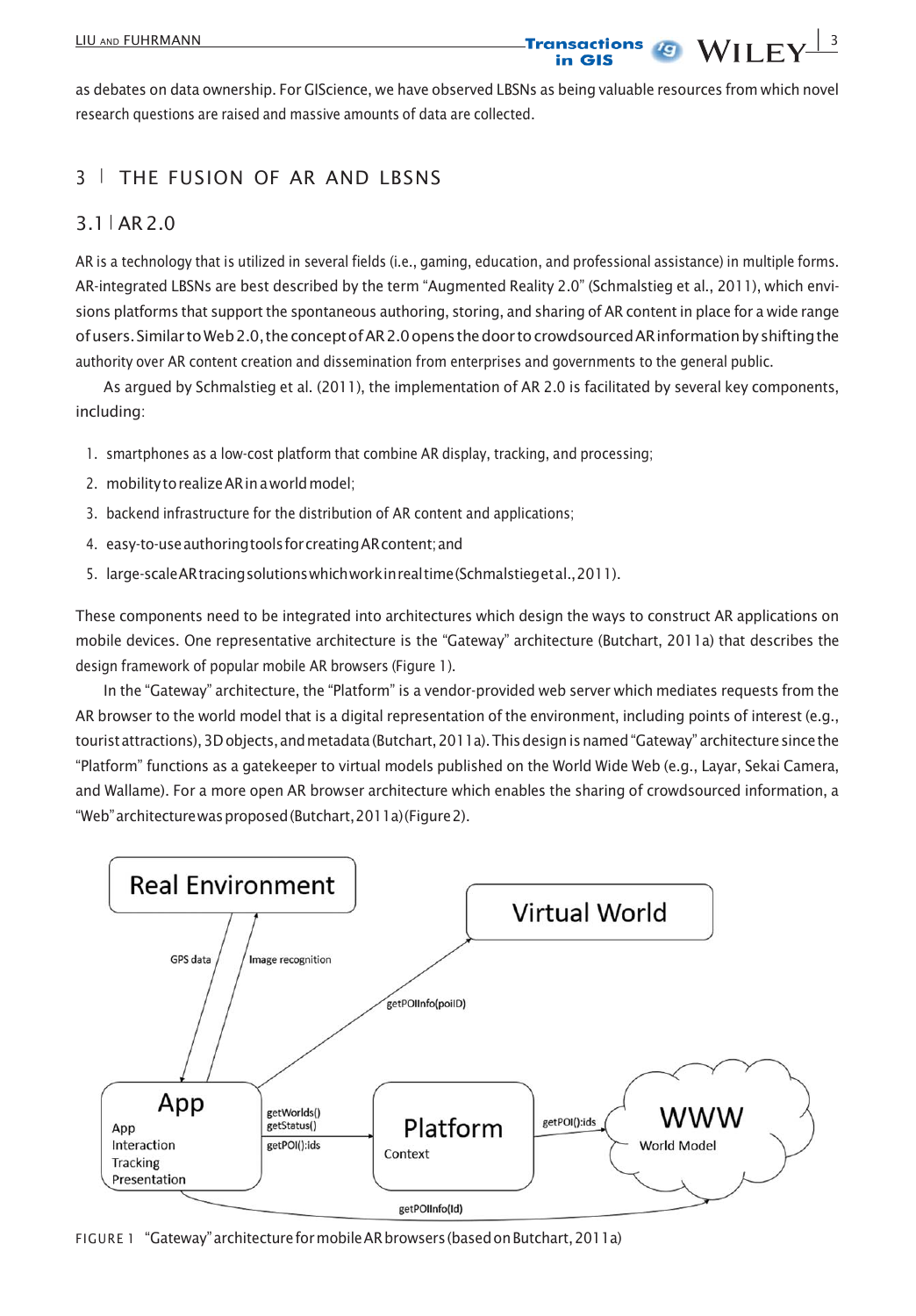

FIGURE 2 "Web" architecture for mobile AR browsers (based on Butchart, 2011a)

In the "Web" architecture, the "Platform" component is eliminated and the AR application becomes a genuine web browser with unmediated access to the World Wide Web (e.g., LibreGeoSocial). AR 2.0 can be implemented via both the "Gateway" architecture and the "Platform" architecture. The former is more restrictive for users, but offers vendors more control over content, which means better control over the quality of AR content but less freedom of creation. The latter releases users from any dependency on a platform provider, but requires them to make a good effort to make content discoverable and accessible through the world model (Butchart, 2011a).

#### 3.2 | Existing applications

The fast development of smartphones with their integrated sensors (i.e., GPS, camera, gyroscope, accelerometer, magnetometer, etc.) resulted in several approaches to integrate AR browsers. Butchart (2011b) highlights five AR browsers that were developed for mobile devices: Layar, Junaio, Wikitude World, Sekai Camera, and LibreGeoSocial. Among these AR browsers, Junaio, Sekai Camera, and LibreGeoSocial supported social networking functionalities; however, Sekai Camera was the only commercialized development (exclusively for the Japanese market, but discontinued in 2013). SekaiCamera employed location-based trackingand offered developers and content publishers an application programming interface (API). This mobile application allowed users to create AR-based text messages, photos, and audio recordings (dubbed air tags) and "drop" them on the spot in the form of floating bubbles and icons. Other local App users were alerted about the posts and were able to interact with these geotagged virtual Post-It notes. Figure 3 showstheuser interfaceofSekaiCamera.

For positioning purposes, only Junaio utilized computer vision (CV) for optical detection and recognition of markers and objects. The other AR browsers used GPS coordinates, the gyroscope, the magnetometer, and WiFi to position the smartphone. Therefore, it was difficult to accurately position user comments with particular objects in smaller spaces. In addition, the lack of CV techniques resulted in relatively static displays of information. For instance, a large music festival might draw the attendance of thousands of Sekai Camera users who would create thousands of AR-based "air tags." These "air tags" would remain visible in the social networks even if the event was over, unless the initiator removed them. Meaningless and outdated "air tags," combined with an unstructured information overflow, contributed to the termination of the Sekai Camera in 2013. In addition, the development of other mobile-based AR browsers that support social media network functions gradually halted over time.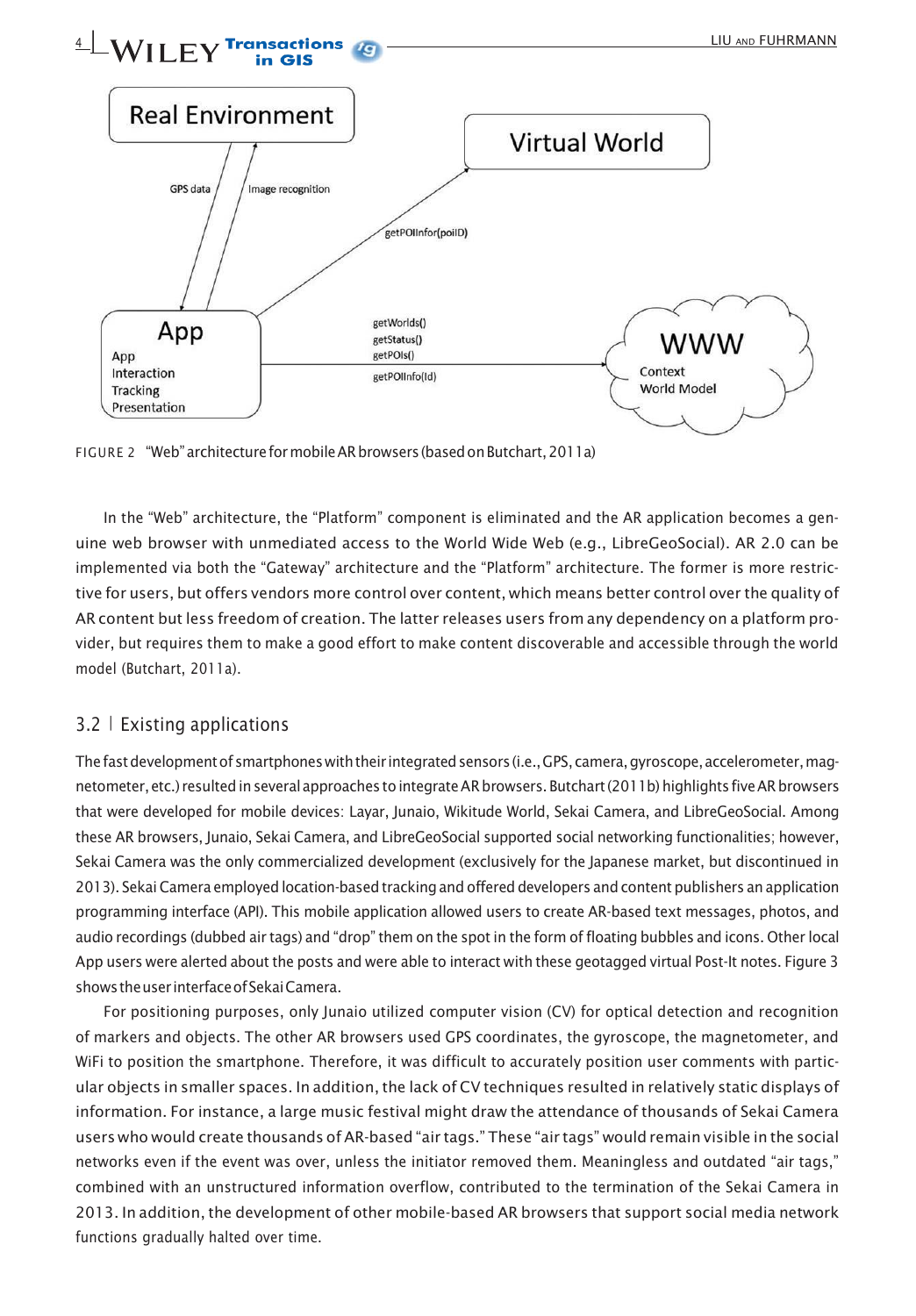#### $\underline{\text{LIU}}$  AND FUHRMANN  $\underbrace{\text{LIU}}$  AND  $\underbrace{\text{LIU}}$  and  $\underbrace{\text{LUI}}$  and  $\underbrace{\text{LUI}}$  and  $\underbrace{\text{LUI}}$  and  $\underbrace{\text{LUI}}$  and  $\underbrace{\text{LUI}}$  and  $\underbrace{\text{LUI}}$  and  $\underbrace{\text{LUI}}$  and  $\underbrace{\text{LUI}}$  and  $\underbrace{\text{LUI}}$  and  $\underbrace{\text{LUI}}$  and  $\underbrace$ in GIS



#### FIGURE 3 User interfaceofSekaiCamera(Tonchidot,2010)

Although the initial attempts to commercialize AR-integrated LBSNs did not succeed, the potential of mobile AR applications has been proven. In 2015, the Wallame App was launched on both iOS and android platforms. Wallame is very similar to Sekai Camera in that it enables users to post virtual messages or pictures in the physical world and share them with others. Depending on author preferences, messages can be shown to selected friends or any Wallame user (Figure 4). The adoption of CV techniques made positioning of messages in Wallame more accurate compared with Sekai Camera. In addition, messages in Wallame can be viewed remotely in a built-in picture gallery, so that users are not required to be physically present at the location where the message was created. Wallame has become a mature AR-integrated LBSN over the last three years, and claimed over 50,000 downloads on Google Play Store. However, Wallame currently does not support sharing 3D models, nor does it give users the opportunity to collaborate with each other on the creation and modification of AR content.



FIGURE 4 ScreenshotsofWallame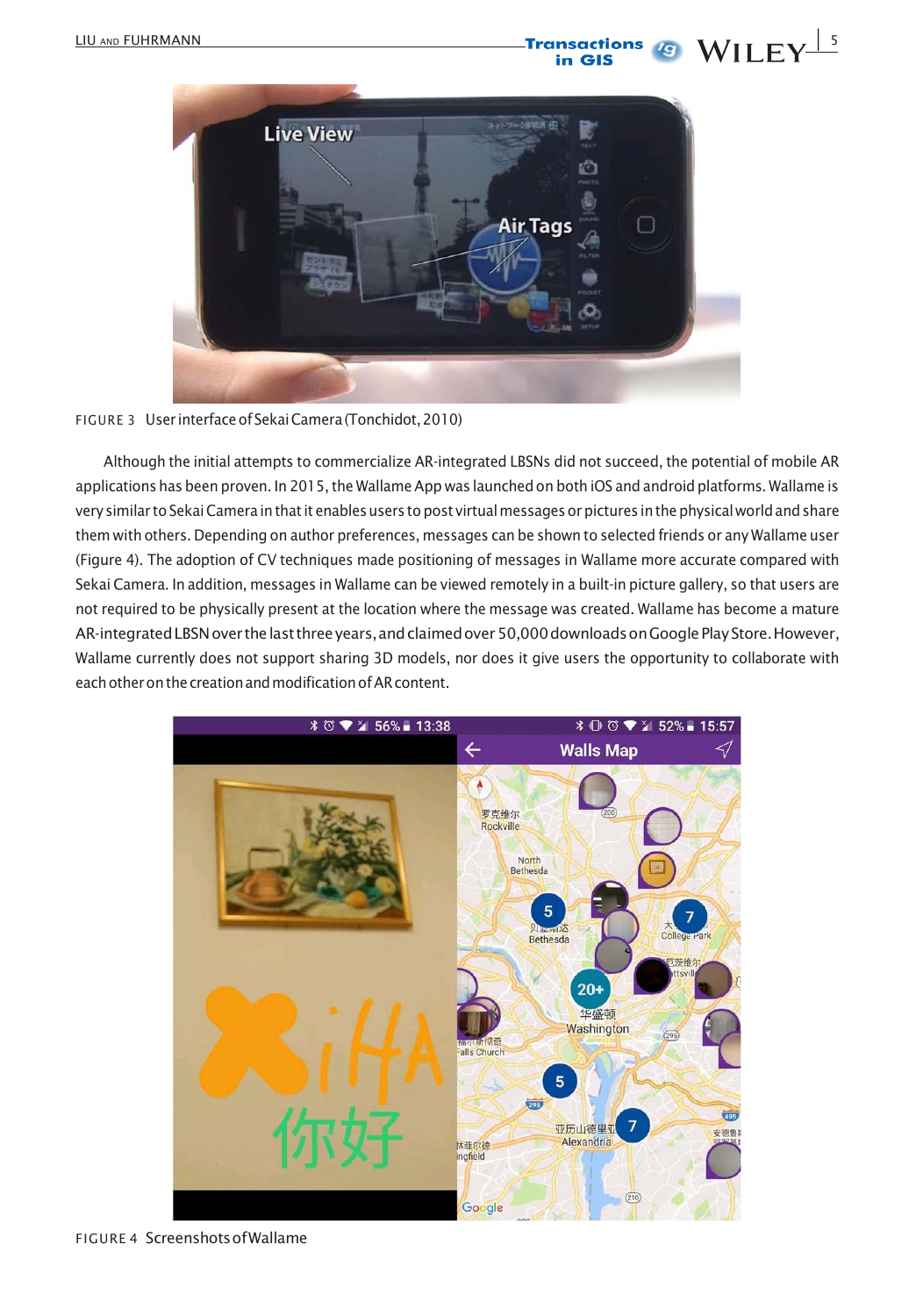# $\frac{6}{2}$  WII FY Transactions

#### 3.3 | Enriching the GIScience research agenda

Over the last few years, AR-integrated LBSNs have demonstrated their potential as an innovative technology. In 2017, social network companies (e.g., Apple, Google, and Facebook) decided to invest in AR by launching their own platforms (i.e.,ARkit,ARcore, and AR Studio). For consumers,AR-integrated LBSNs could provide new experiences in socializing and entertainment. As many of the functions and tasks relate to GIScience theory, GIScientists should participate in the fusion of AR and LBSNs. Thus, this process will enrich the GIScience research agenda. LBSNs have been explored and analyzed extensively in various GIScience-related fields, such as location inference, spatial dynamics of human behavior, event detection and prediction, spatial information extraction, and so on. However, as highlighted by Sui and Goodchild (2011), the convergence of GIScience and LBSNs brings key challenges to researchers in many aspects as well. Roick and Heuser (2013) summarized these challenges in three categories: new theories for GIScience, social aspects, and information extraction. They further address several open issues under these categories, which need a more thorough discussion in the GIScience community: data conflation, platial GIS, and multimedia storytelling.

#### 3.3.1 | Data conflation

Data from LBSNs will attain their full potential when single data sets complement each other (Roick & Heuser, 2013). Otherwise, there will be much noise and misalignment in the data, which significantly mitigates its usability. Data conflation is necessary to process the massive amount of social media data from various sources with various levels of uncertainty (Sui & Goodchild, 2011). The problem of spatial data matching and conflation has been studied extensively throughout recent years. A number of methods have been developed, implemented, and evaluated, yet very few of these are implemented in the context of LBSN data, which is often vague in expression and poor in accuracy (Ruiz, Ariza, Ureña, & Blazquez, 2011).

Janowicz, Raubal, and Kuhn (2011) contended that in order to fuse geographic data from social networks, matching methods are required that employ geometric proximity and semantic distances in a combined manner. In addition, AR-integrated LBSNs can offer a third layer of ambient information to assist geographic data conflation at the local scale using CV techniques. For instance, principal component analysis is one of the most widely adopted CV techniques to identify features in an image (Ke & Sukthankar, 2004; Rodarmel & Shan, 2002; Swiniarski & Skowron, 2003). As an example for GIScience applications, Kawaji, Hatada, Yamasaki, and Aizawa(2010) combined robust image matching by PCA-SIFT and a fast nearest-neighbor search algorithm based on locality sensitive hashing (LSH) for indoor positioning. Their system quickly estimates user positions with high accuracy. Illustrated by Wallame, AR-integrated LBSNs nowadays rely heavily on CV to capture and analyze the surrounding environment in order to spatially register users' information in 2D or 3D space. In a popular place, people may create several AR messages that share the same environment information, from which common patterns or features can be extracted as a unique representation of the place. Such information can be utilized as a useful and accurate complement to geometric proximity and semantic distances in terms of data synthesis.

#### 3.3.2 | Platial GIS

The concept of space has long been the primary way to associate information with a location on Earth. Space emphasizes accurate positions and distances, which can be measured and represented using geographic coordinate systems. However, humans tend to refer to specific locations by name, without knowing their exact position or extent (Elwood, Goodchild, & Sui, 2013). For example, the terms "Downtown Washington D.C." or "the hipster neighborhood in the city" refer to places without specific spatial boundaries, yet most people quickly grasp the essential characteristics linked to these vaguely defined concepts. Goodchild (2015) states that platial GIS is particularly important to understand human perceptions and behaviors in the environment and within society. Due to the uncertain and qualitative nature of places, platial GIS has not been fully explored before the prevalence of LBSNs. Goodchild and Hill (2008) described the gazetteer, an index of officially recognized place names, as providing an essential link between the informal world of human discourse and the formal, spatial world of GIS. Nevertheless, a gazetteer provides only a limited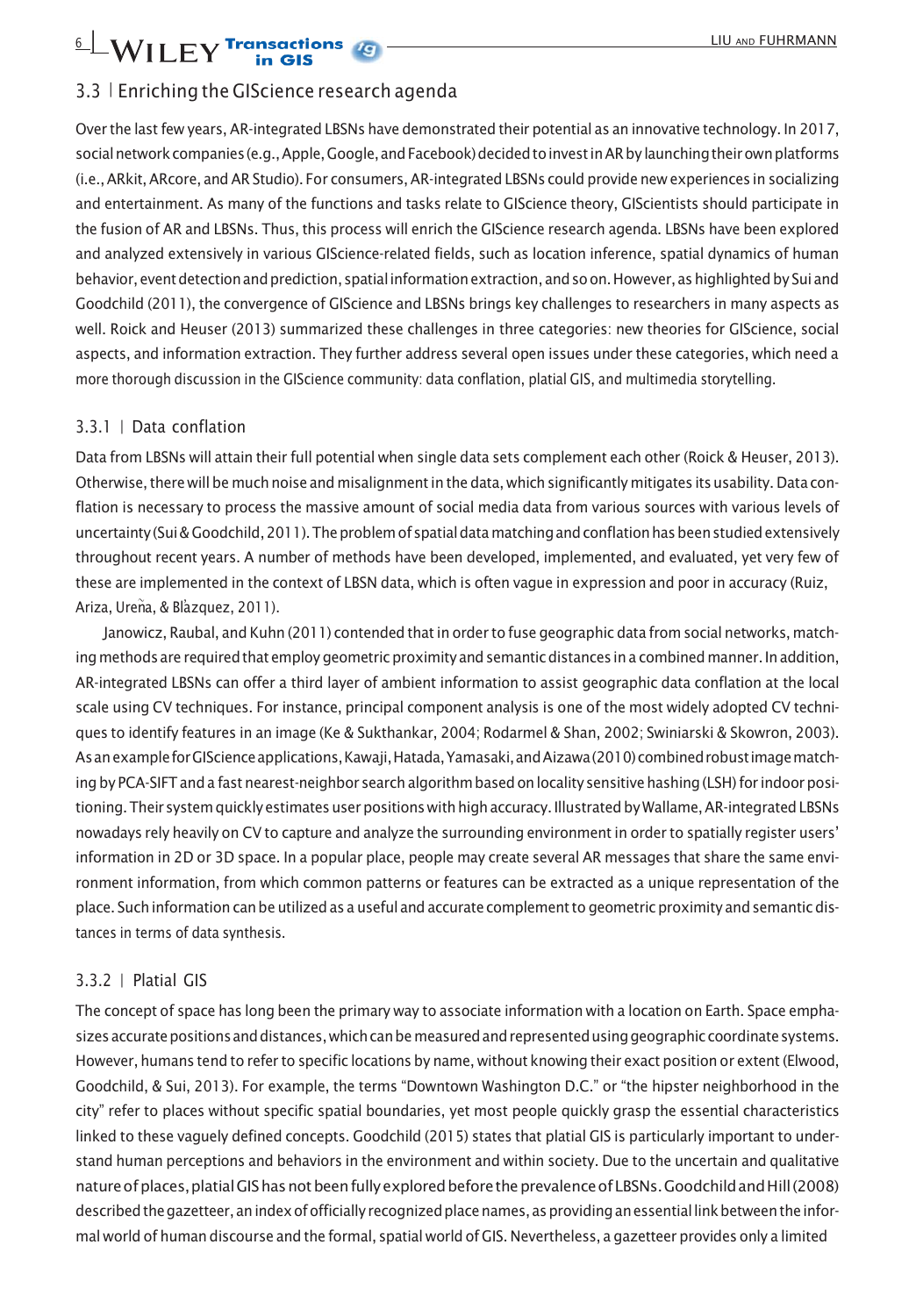link,beingtraditionallycomposedofatriple(name,type,location),wherelocationprovidesapointcoordinateevenfor aspatiallyextendedobject(Elwoodetal.,2013).

in GIS

Platial GIS studies have been advanced significantly by user-generated content (UGC) acquired from LBSNs through large user groups. Citizens are more engaged in the production of place-based information (Roche, 2016). Personal places are being self-staged using people's words and perceptions. Hollenstein and Purves (2010) noticed that users seek to ascribe appropriate semantics to images. Therefore, they used 8 million Flickr images with georeferenced and tagged metadata not only to describe the use of the term "Downtown" across the USA, but also to explore the borders of city center neighborhoods. The study demonstrated the important notion of blurriness in platial GIS using UGC. As place boundaries were summarized from millions of geotagged pictures, taken by users with different boundary perceptions, regiondelineation was smoothed rather than outlined using sharp boundaries (Hollenstein & Purves, 2010). Cranshaw, Schwartz, Hong, and Sadeh (2012) developed a clustering algorithm for millions of users' Foursquare check-in data to find "livehoods" in cities. According to the authors, these "livehoods" have somewhat replaced the traditionalideaofneighborhoodsordistricts,astheyrepresentamoreorganic,accurate,andhuman-friendlycityzoning. StudieslikethesedemonstratetheimportanceandpotentialofUGCforthederivationofplacerepresentations.

AR can help in advancing our understanding of place formulated by crowdsourced LBSN data. Thus, we propose a corresponding model between AR-based information and what is construed as place. Place is related to the qualitative description and naming of a specific location, rather than to the geometric characterization of space (Roche, 2016). In a broad sense, space can be considered as physical reality and place as a virtual, fluid, and vaguely defined perception which overlays the reality of space. This corresponding relationship is modeled in Figure 5.

In traditional LBSNs, the virtual information which formulates place is separated from physical reality (space). For example, people may vaguely describe a "fun place" in a city based on people's comments online without visualizing it spatially. In AR-integrated LBSNs, the virtual information formulating notions of place actually occupies space through the AR browser. In the example above, people can see each other's comments virtually overlaying the surrounding environment and get a direct sense of where and what a "fun place" is. Therefore, AR visualizes how places are formulated and described in space. Another issue with traditional LBSNs is the uncertainty of localness. For example, LBSN users can write about a place while being physically at another place, which may violate the localness assumption of



FIGURE 5 Correspondencebetweenreality/virtualityandspace/place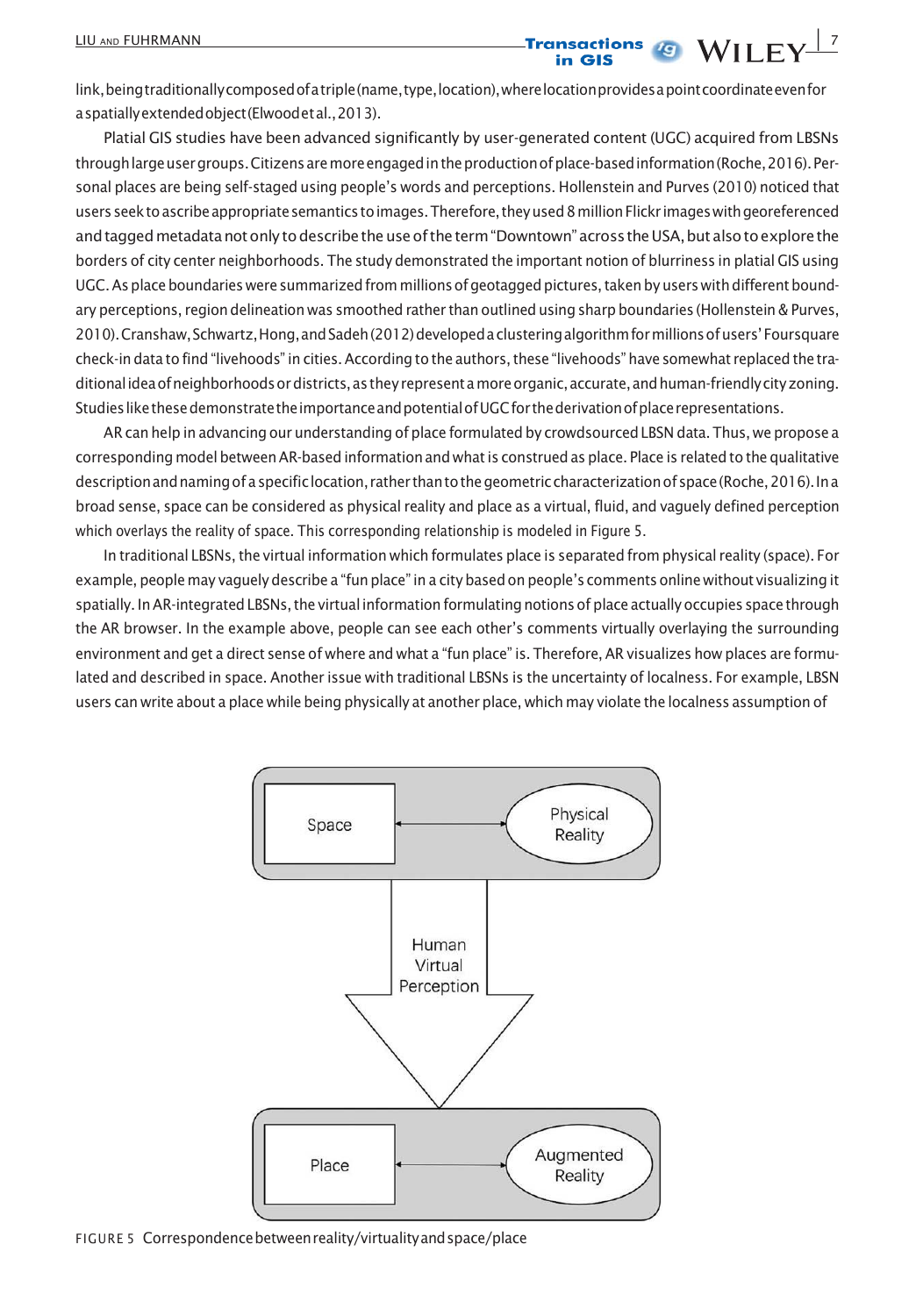## $\underline{\text{S}}$  WII FY Transactions

volunteered geographic information and generate inaccurate spatial data (Johnson, Sengupta, Scho€ning, & Hecht, 2016). With AR-integrated LBSNs, the impact would be mitigated as most people are encouraged to create content in situ.

AR-integrated LBSNs instigate a valuable GIScience research agenda regarding space and place interaction. For instance, users may have various perceptions regarding the same space, or share the same perception of different spaces. Such subjective inconsistency would hinder the discussion of important GIScience topics such as geospatial ontologies. Overall, AR-integrated LBSNs can display how users understand places differently and thus provide a more open and informed platform for communication.

#### 3.3.3 | Multimedia storytelling

Geospatialtechnologies,opengeodatabases, andweb-basedmultimediaexpandtheabilityandaudiencefor storytelling through various kinds of spatial representations. Anyone with a smartphone or computer can use spatial representations to tell a story (Kerski, 2015). In response to this decentralizing trend of storytelling via spatial representations, Sui and Goodchild (2011) asked this now classic question, facing the convergence of GIScience and social media: Which methods and models can be used to link GIS with the "multimedia metaverse," to tell stories about the surface of the Earth better, and to develop a more coherent narrative for the future?

In recent years, several open platforms have been developed to use GIS and multimedia to tell stories online, such as Esri's Story Maps [\(http://storymaps.arcgis.com\)](http://storymaps.arcgis.com/) and Map Story [\(http://mapstory.org\)](http://mapstory.org/). In these story maps, a user identifies a topic of interest, situates its spatiotemporal extent using timelines and maps, expresses his/her experiences or opinions regarding the topic, and enriches the story with supplementary media such as pictures, videos, and audio clips. Other users can interact with the story maps by exploring these places, viewing different timestamps, and adding comments. Storytelling usually occurs in a 2D web-based setting. AR-integrated LBSNs can generally enhance storytelling experiences because users are situated in the real environment. Z $\mathfrak{E}$  nd (2016) demonstrated that AR is a promising technology for storytelling, because it can enhance the immersiveness and interactivity of a narrative and create a social experience for multiple users.

With AR-based LBSNs, stories are not merely to be told but to be experienced in a holistic environment that embeds users, locations, objects, events, and emotions altogether. The user experience is transformed from relating different pieces of information to one another to "living through" the narrative (Bimber & Raskar, 2005). AR has a history of being used in professional fields for research and educational purposes (Bimber, Encarnação, & Schmalstieg, 2003; Braun, 2003; Feiner, MacIntyre, Ho€llerer, & Webster, 1997; Ho€llerer, Feiner, Terauchi, Rashid, & Hallaway, 1999). Recent efforts in the creation of "AR Portals" developed via ARkit, which allow users to physically cross a virtual portal in the AR browser and experience different spatiotemporal realities, have shown the potential for users to create, experience, and share content-rich stories in AR. A combination of AR, geoinformation, and social networks will create a highly interactive and personalized storytelling experience (Figure 6).

#### 4 | ENRICHING THE GISCIENCE RESEARCH AGENDA: DEVELOPING AND EVALUATING AR- INTEGRATED LBSNS

With more consumer market and advanced AR technologies and applications on the horizon, the advancement of ARintegrated LBSNs is foreseeable. To better understand the characteristics of different AR-integrated LBSNs, and to improve their usability and usefulness, it is necessary to adopt development and evaluation quidelines that are systematic, valid, and consistent. Papagiannakis, Singh, Magnenat, and Thalmann (2008) compared 30 mobile AR browsers and developed five application criteria:

- 1. application domain (what does the AR browser do?);
- 2. location(istheARbrowserusedindoorsoroutdoors?);
- 3. typeofdisplay(istheARbrowserhandheldorhead-mounted?);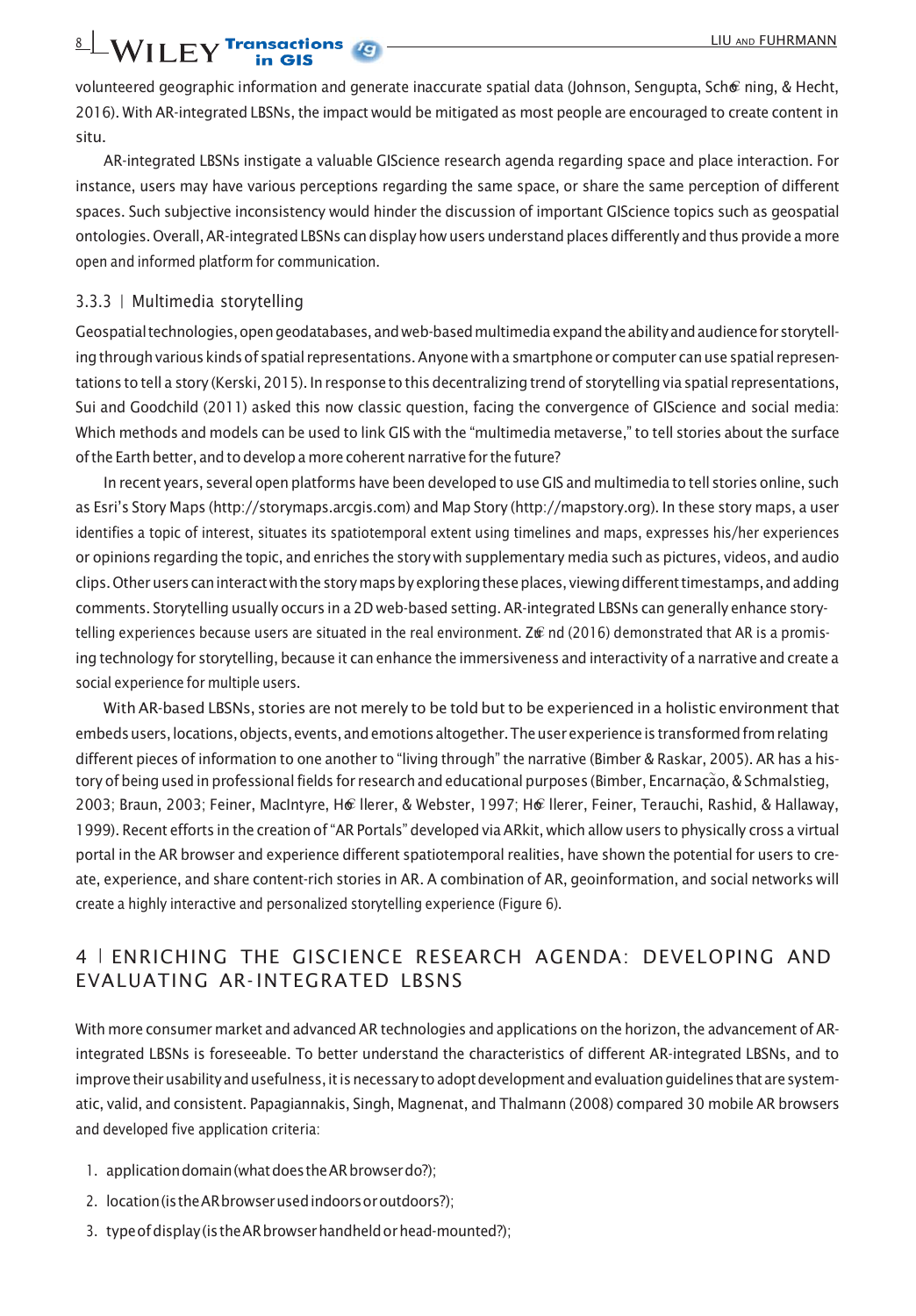#### $\underline{\text{LIU}}$  AND FUHRMANN  $\underbrace{\text{LIU}}$  AND  $\underbrace{\text{LIU}}$  and  $\underbrace{\text{LUI}}$  and  $\underbrace{\text{LUI}}$  and  $\underbrace{\text{LUI}}$  and  $\underbrace{\text{LUI}}$  and  $\underbrace{\text{LUI}}$  and  $\underbrace{\text{LUI}}$  and  $\underbrace{\text{LUI}}$  and  $\underbrace{\text{LUI}}$  and  $\underbrace{\text{LUI}}$  and  $\underbrace{\text{LUI}}$  and  $\underbrace$ in GIS



FIGURE 6 Screenshotsof an"ARPortal"prototype(Nedd,2017)

- 4. contentaugmentation(doestheARbrowsershow2D,static3D,ordynamic3Dinformation?);and
- 5. trackingandregistrationmethods(howdoestheARbrowserpositionitselfinspace?).

Based on this initial work, Butchart(2011b) incorporated additional criteria including user actions and API availability, which weigh more on the social aspect of mobile AR browsers, to provide standards for evaluating mobile AR browsers.

Given these initial efforts, there are currently no existing guidelines that could be used to systematically develop and consistently assess AR-integrated LBSNs (Schmalstieg et al., 2011). Therefore, the following development and evaluation guidelines for AR-integrated LBSNs are proposed. It needs to be noted that, different from the previous frameworks of mobile AR browsers (Langlotz, Nguyen, Schmalstieg, & Grasset, 2014; Langlotz et al., 2012; Vico, Toro, & Rodríguez,2011),theseguidelines do notdescribe specific systemarchitecturesor designsofAR-integratedLBSNs. Similarly for Vera and S'anchez (2016), which highlights essential categories and components that aim solely for successful AR-LBSN usage and development. These guidelines provide insights into the development and evaluation of AR-integratedLBSNsandwillsetthebasisforfutureGIScience-basedapplicationdevelopments.

These GIScience-oriented guidelines contain three major categories that should be considered when fusing AR and LBSNs: visualization, functionality, and ethics. These categories and associated core concepts are outlined and explained in the following subsections (Figure 7).

#### 4.1 | Category 1: Visualization

Visualization is one of the most prominent features of AR (i.e., it overlays virtual objects onto reality). Therefore, as AR and LBSNs are integrated together, it is important to assess how existing and newly created information in the LBSNs may be visualized. Four components are identified for the visualization category.

• *Dimensionality*: Examines if information in the LBSN is visualized in two or three dimensions. 2D information would include images, video, and text that adhere to surfaces (i.e., walls, doors, windows, etc.). 3D information would visualize 3D objects and these objects would be created and positioned anywhere in a location (e.g., historic marketplace, tourist attraction, open-air concert).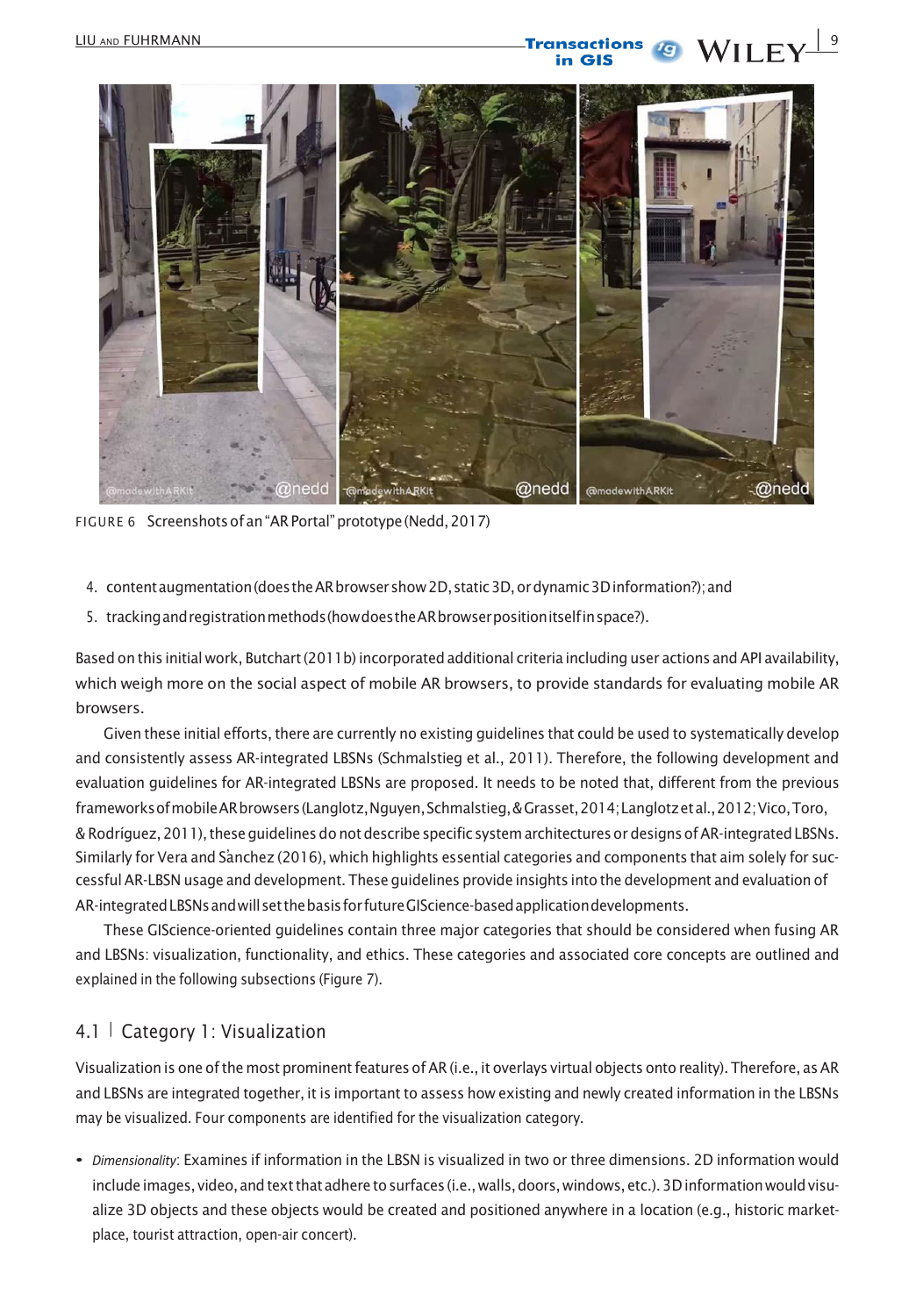

FIGURE 7 Conceptual framework of an AR-integrated LBSN

- *Clustering*: Assesses if AR content in LBSNs can be properly grouped for visual clarity. It is important to cluster multiple postings (photos,text, etc.) in one location when necessary in order to generate a visually balanced appearance and avoid filling up a user's smartphone screen. Sekai Camera is an example where clustering was not applied and AR content crowded the visual display. Thus, the product failed in the mass market, even after having received rave reviews from technology experts.
- *Quality*: Evaluates the overall visual quality and resolution of AR content in LBSNs. Depending on the application purpose, AR content might be visualized at different resolutions and varying dimensionality, aggregated or generalized. Therefore, developers need to balance the computational cost, complexity, and visual output properly.
- *Scalability*: Outlines how AR information should be displayed at different geographic scales. Although AR is often embedded in a hyper-local context, users may sometimes want to apply the technology to larger areas. An individual user may use AR to add a memo on the fridge surface, whereas a city government may use AR to show boundaries of city districts. Developers need to work with different sensors and algorithms to ensure that AR information can be geo-registered and displayed smoothly at different geographic scales.

#### 4.2 | Category 2: Functionality

Being more than a visualization technique, AR provides a new way of interacting with the surrounding environment. Users already use various functions of LBSNs, such as publishing personal opinions, chatting with friends, organizing social events, and so on. AR can bring new insights into LBSN communications by incorporating more functionalities, threeofwhicharelistedhere.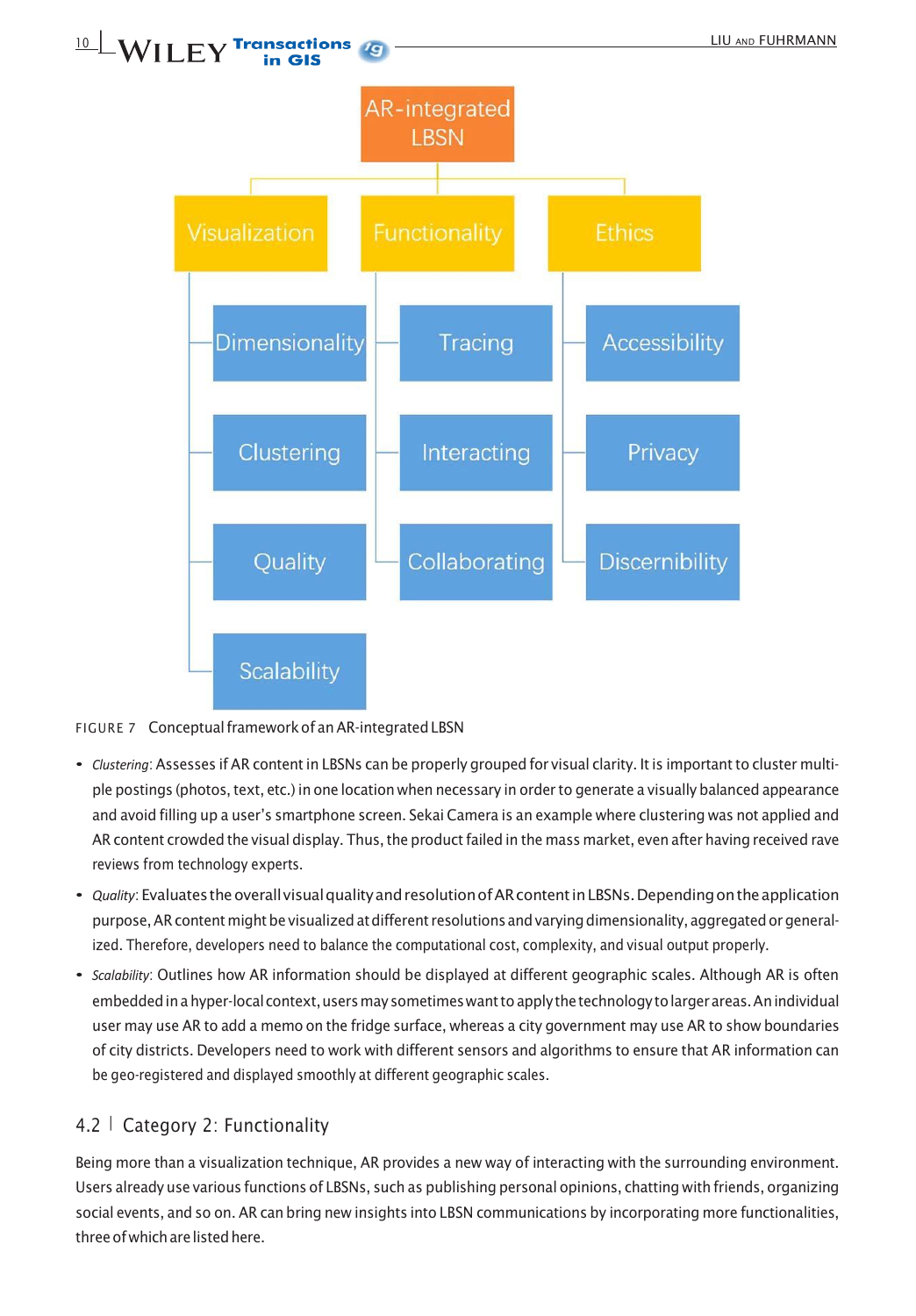### $\underline{\text{LIU}}$  AND FUHRMANN  $\underbrace{\text{LIU}}$  and  $\text{LUI}$   $\text{LIV}$   $\underbrace{\text{LIV}}$   $\underbrace{\text{LIV}}$   $\underbrace{\text{LIV}}$

- *Tracing*: Assesses if the virtual information in LBSNs can follow the traces of objects or people in reality. <sup>A</sup> LBSN is <sup>a</sup> virtual environment where information is separated from the physical content, and AR can provide the option of registering virtual information in reality, whether stationary or mobile. For example, a user may choose to leave a stationary message in a public space or to create a mobile virtual marker that follows himself/herself for others to see. Effective indoor and outdoor positioning techniques would be key to the successful implementation of this functionality.
- *Interacting*: Evaluates how users can interact with AR-based information via differenttechniques in a LBSN. For example, a simple interaction could be based on scanning QR codes, and a more complex function would be to recognize predefined keywords or images. Ultimately, users can expect to directly extract or post virtual information to/fromanyobjectorhumaninreality.
- *Collaborating*: Reviews how users can collaborate on projects, events, and games in an AR-integrated LBSN. LBSNs allow people to work together and AR technologies greatly enhance people's collaboration abilities. Relevant functions range from message sharing and event organizing to street art creation. LBSN users can expect to utilize AR to maximize creative outcomes and increase efficiency for tasks in multiple fields.

#### 4.3 | Category 3: Ethics

As a new technology gradually being adopted by society, there are inevitable ethical concerns involved in this process. To provide some insights on the matter, the following ethical concerns for developers and researchers need to be considered:

- *Accessibility*: Evaluates the accessibility and representativeness of data generated in AR-integrated LBSNs. The integration of AR and LBSNs could bring an influx of AR content which is useful for various data-analytical approaches, such as behavioral studies, market analysis, and so on. Developers should consider ways to store and maintain the AR data safely and provide mechanisms for data contribution, retrieval, query, and classification. Severalquestions are unanswered: How can we make AR-integrated LBSNs more accessible to the public? How can we promote fairness in the creation and publication of AR content? To answer these questions, user-friendly design and openly accessible data should be emphasized by both developers and users.
- *Privacy*: Examines if there are any mechanisms of information filtering in LBSNs. Can <sup>a</sup> user limit some AR content to a particular group? Can a user choose not to see what disturbs him/her? Every user may see the virtual landmarks created by the city government, while a user's personal messages, pictures, and videos may be visible only to his/ her friends. Traditionally in LBSNs, information can be filtered by users' relationships (messages can only be viewed by friends) or content (a user can choose to see only topics of interest). Due to the hyper-local nature of AR content, developers may add geographic proximity as another filter to protect users' privacy.
- *Discernibility*: Assesses if virtual information can be recognized and distinguished from reality. As AR technologies advance and popularize, people may confuse virtual objects with real objects. This can be a caveat as some AR information may be dangerous to careless users, for instance virtual roadblocks or stairs. In addition, there may be safety concerns if a user is too absorbed (present) in the virtual world. Therefore, there need to be effective solutions to helpusersdiscernvirtualobjectsinAR.

#### 5 | CONCLUSIONS

While AR-integrated LBSNs have been developed and shown promise to become mass market products, there are still several barriers to gaining popularity in society. For example, in-situ authoring and editing of 3D objects is still a challenge to many devices. In addition, the lack of light, wearable display devices means that users constantly need to hold their smartphones or tablets at particular angles to see and interact with virtual information. This handling issue is a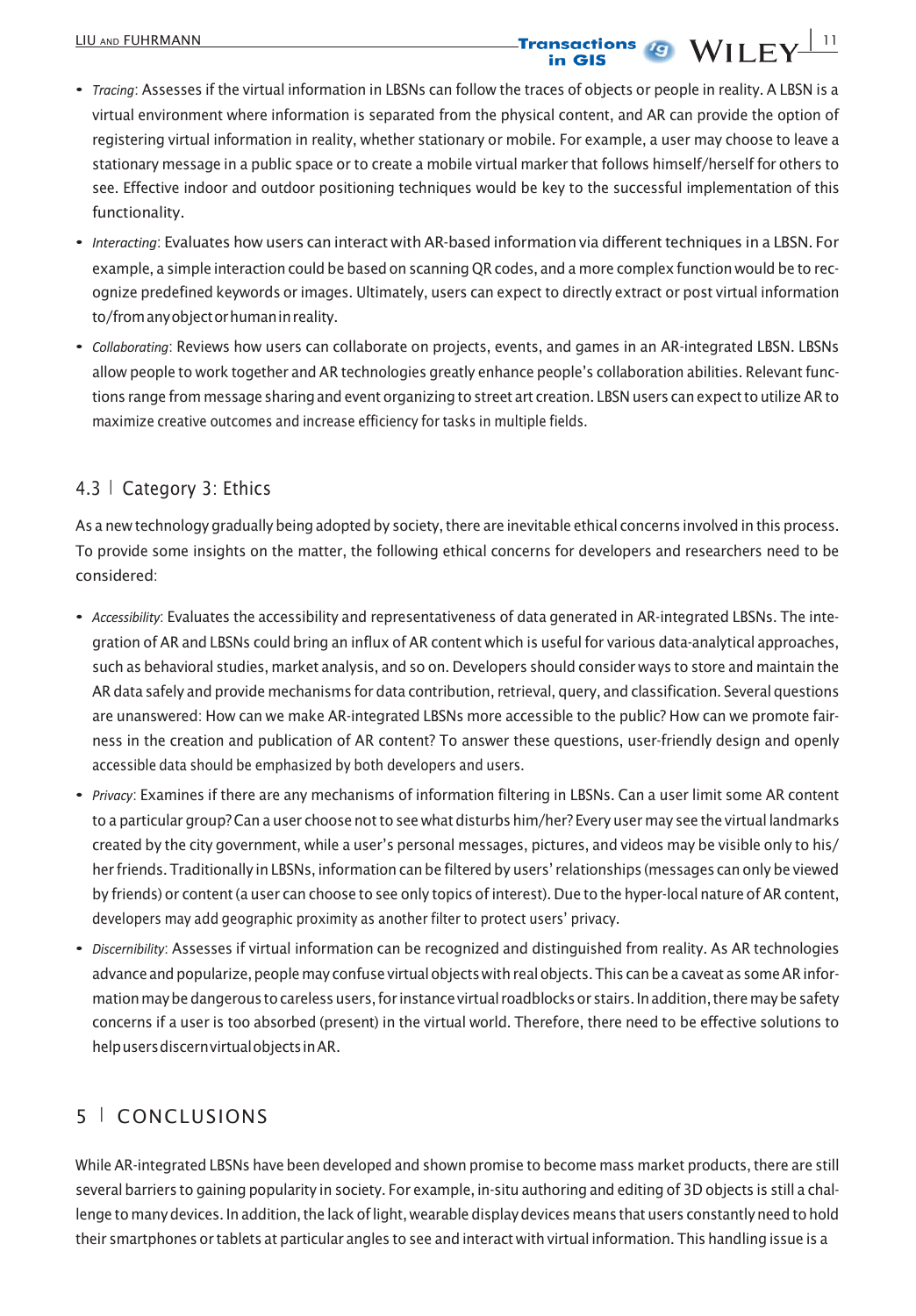#### $12$  $\mathbf{-W}\mathbf{H}\mathbf{F}\mathbf{V}$  Transactions

major hindrance of AR browser usage, and could be overcome by wearable devices and multimodal interaction modes. Although AR-integrated LBSNs are still at the innovation/early adoption stage, researchers in the GIScience community need to be aware of the potential impacts and research and development opportunities. This article has reviewed the status quo of AR-integrated LBSNs and outlined how the GIScience research agenda could be enriched in aspects of data conflation, platial GIS, and multimedia storytelling. Specific questions that arise are:

- 1. Can ambient information in AR-integrated LBSNs assist spatial data matching/clustering?
- 2. Can AR-integrated LBSNs reveal different characteristics of places?
- 3. WhatisthefundamentaldifferencebetweenARandothersocialmediaintermsofmultimediastorytelling?

Moving forward, our research will first tackle the data conflation question by looking for statistical correlation between the ambient information and the primary information in AR-integrated LBSNs. We utilize data from Wallame, an existingAR-integrated LBSN,to probe any statistical correlation between characteristics of user-generated content and the surrounding environment. The following approach will be taken:

- 1. Distinguish ambient information ("backgrounds" in pictures) and primary information (text/picture generated by users).
- 2. Summarize ambientinformationwith meaningful descriptions (e.g., indoor/outdoor, simple/complex, colorful/plain (or calculate the hue directly), etc.) and do the same for primary information (e.g., sentiment, length, etc.).
- 3. Findiftherearestatisticalcorrelationsbetweentagsorcharacteristicsbetweenambientinformationandprimary information.
- 4. Findifsuchstatisticalcorrelationsvaryinspaceandtime.

Secondary research goals include developing an analytical approach that would provide more insights to understanding platial GIS and the impacts of localness on user behavior in social media. Future studies will allow us to discover the impacts, requirements, opportunities, and values of AR-integrated LBSNs in GIScience.

#### ORCID

*Chengbi Liu* <http://orcid.org/0000-0003-0789-3254>

#### REFERENCES

- Bimber, O., Encarnação, L. M., & Schmalstieg, D. (2003). The virtual showcase as a new platform for augmented reality digital storytelling.In *Proceedings ofthe Workshop on Virtual Environments 2003*.Zurich, Switzerland.
- Bimber,O.,& Raskar, R.(2005). *Spatial augmented reality: Merging real and virtual worlds*. Boca Raton, FL: CRCPress.
- Braun, N. (2003). Storytelling in collaborative augmented reality environments. In *Proceedings of the 11th International Conference in Central Europe on Computer Graphics, Visualization and Computer Vision*. Plzen, Czech Republic.
- Butchart, B.(2011a).Architectural styles for augmented reality in smartphones.In *Proceedings of the Third International AR Standards Meeting*. Taichung, Taiwan.
- Butchart, B. (2011b). *Augmented reality for smartphones*. London, UK: JISC Observatory Technical Report.
- Cheng, Z., Caverlee, J., Lee, K., & Sui, D. Z. (2011). Exploring millions of footprints in location sharing services. In *Proceedings of the Fifth International AAAI Conference on Weblogs and Social Media* (pp. 81–88). Barcelona, Spain: AAAI.
- Collier, N., Son, N. T., & Nguyen, N. M. (2011). OMG U got flu? Analysis of shared health messages for bio-surveillance. *Journal of Biomedical Semantics*, *2*(5), S9.
- Crandall, D. J., Backstrom, L., Cosley, D., Suri, S., Huttenlocher, D., & Kleinberg, J. (2010). Inferring social ties from geographic coincidences. *Proceedings of the National Academy of Sciences of the United States of America*, *107*(52), 22436– 22441.
- Cranshaw, J., Schwartz, R., Hong, J. I., & Sadeh, N. (2012). The livehoods project: Utilizing social media to understand the dynamics of a city. In *Proceedings of the Sixth International AAAI Conference on Weblogs and Social Media*. Dublin, Ireland: AAAI.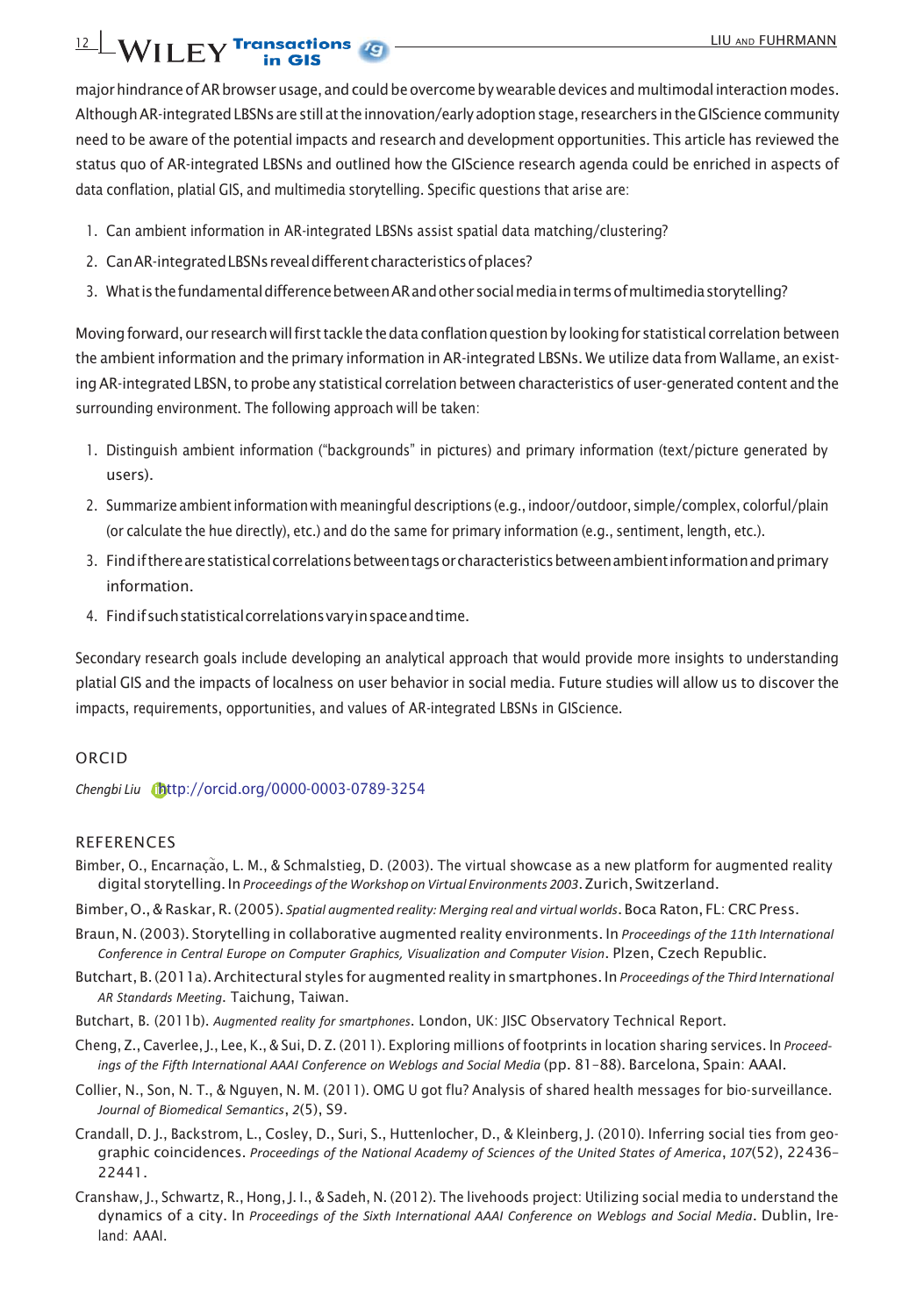- Elwood, S., Goodchild, M. F., & Sui, D. (2013). Prospects for VGI research and the emerging fourth paradigm. In D. Z. Sui, S. Elwood, & M. F. Goodchild (Eds.), *Crowdsourcing geographic knowledge: Volunteered geographic information (VGI) in theory and practice* (pp. 361–375). Berlin, Germany: Springer.
- Farman, J. (2013). *Mobile interface theory: Embodied space and locative media*. New York, NY: Routledge.
- Feiner, S., MacIntyre, B., H& Ilerer, T., & Webster, A. (1997). A touring machine: Prototyping 3D mobile augmented reality systems for exploring the urban environment. *Personal Technologies*, *1*(4), 208–217.
- Gelernter, J., & Mushegian, N. (2011). GeoSparsing messages from microtext. *Transactions in GIS*, *15*(6), 753–773.
- Goodchild, M. F. (2015). Space, place and health. *Annals of GIS*, *21*(2), 97–100.
- Goodchild,M.F.,& Hill,L.L.(2008).Introductiontodigitalgazetteer research.*InternationalJournal of Geographical Information Science*, *22*(10), 1039–1044.
- Hochmair, H. H., & Zielstra, D. (2012). Positional accuracy of Flickr and Panoramio images in Europe. In *Proceedings of the Geoinformatics Forum*. Salzburg, Austria.
- Hollenstein, L., & Purves, R. (2010). Exploring place through user-generated content: Using Flickr tags to describe city cores. *Journal of Spatial Information Science*, *1*, 21–48.
- HE Ilerer, T., Feiner, S., Terauchi, T., Rashid, G., & Hallaway, D. (1999). Exploring MARS: Developing indoor and outdoor user interfaces to a mobile augmented reality system. *Computers & Graphics*, *23*(6), 779–785.
- Janowicz, K., Raubal, M., & Kuhn, W. (2011). The semantics of similarity in geographic information retrieval. *Journal of Spatial Information Science*, *2*, 29–57.
- Johnson, I. L., Sengupta, S., Sch€ning, J., & Hecht, B. (2016). The geography and importance of localness in geotagged social media. In *Proceedings of the 2016 CHI Conference on Human Factors in Computing Systems*. San Jose, CA: ACM.
- Kawaji, H., Hatada, K., Yamasaki, T., & Aizawa, K. (2010). Image-based indoor positioning system: Fast image matching using omnidirectional panoramic images. In *Proceedings of the First ACM International Workshop on Multimodal Pervasive Video Analysis*. Firenze, Italy:ACM.
- Ke, Y., & Sukthankar, R. (2004). PCA-SIFT: A more distinctive representation for local image descriptors. In *Proceedings of the 2004 IEEE Computer Society Conference on Computer Vision and Pattern Recognition*. Washington, DC: IEEE.
- Kerski, J. J. (2015). Geo-awareness, geo-enablement, geo-technologies, citizen science, and storytelling: Geography on the world stage. *Geography Compass*, *9*(1), 14–26.
- Langlotz, T., Mooslechner, S., Zollmann, S., Degendorfer, C., Reitmayr, G., & Schmalstieg, D. (2012). Sketching up the world: In situ authoring for mobile augmented reality. *Personal & Ubiquitous Computing*, *16*(6), 623–630.
- Langlotz, T., Nguyen, T., Schmalstieg, D., & Grasset, R. (2014). Next-generation augmented reality browsers: Rich, seamless,andadaptive.*Proceedings ofthe IEEE*,*102*(2),155–169.
- Li, J., & Rao, H. R. (2010). Twitter as a rapid response news service: An exploration in the context ofthe 2008 China earthquake. *Electronic Journal of Information Systems in Developing Countries*, *42*(1), 1–22.
- Nedd. (2017). *Augmented reality portal demo* (Video). Retrieved from <http://nedd.me/en>
- Papagiannakis, G., Singh, G., Magnenat, S., & Thalmann, N. (2008). A survey of mobile and wireless technologies for augmented reality systems. *Computer Animation and Virtual Worlds*, *19*(1),3–22.
- Roche, S. (2016). Geographic information science II: Less space, more places in smart cities. *Progress in Human Geography*, *40*(4), 565–573.
- Rodarmel, C., & Shan, J. (2002). Principal component analysis for hyperspectral image classification. *Surveying & Land Information Science*, *62*(2),115.
- Roick, O., & Heuser, S. (2013). Location based social networks: Definition, current state-of-the-art and research agenda. *Transactions in GIS*, *17*(5), 763–784.
- Ruiz, J. J., Ariza, F. J., Ureña, M. A., & Bl'azquez, E. B. (2011). Digital map conflation: A review of the process and a proposalfor classification.*InternationalJournalofGeographical Information Science*,*25*(9),1439–1466.
- Schmalstieg, D., Langlotz, T., & Billinghurst, M. (2011). Augmented Reality 2.0. In S. Coquillart, G. Brunnett, & G. Welch (Eds.),*Virtualrealities:DagstuhlSeminar2008*(pp.13–37).Berlin,Germany:Springer.
- Schwartz, R., & Halegoua, G. R. (2015). The spatial self: Location-based identity performance on social media. *New Media & Society*, *17*(10), 1643–1660.
- Sui, D., & Goodchild, M. (2011). The convergence of GIS and social media: Challenges for GIScience. *International Journal of Geographical Information Science*, *25*(11),1737–1748.